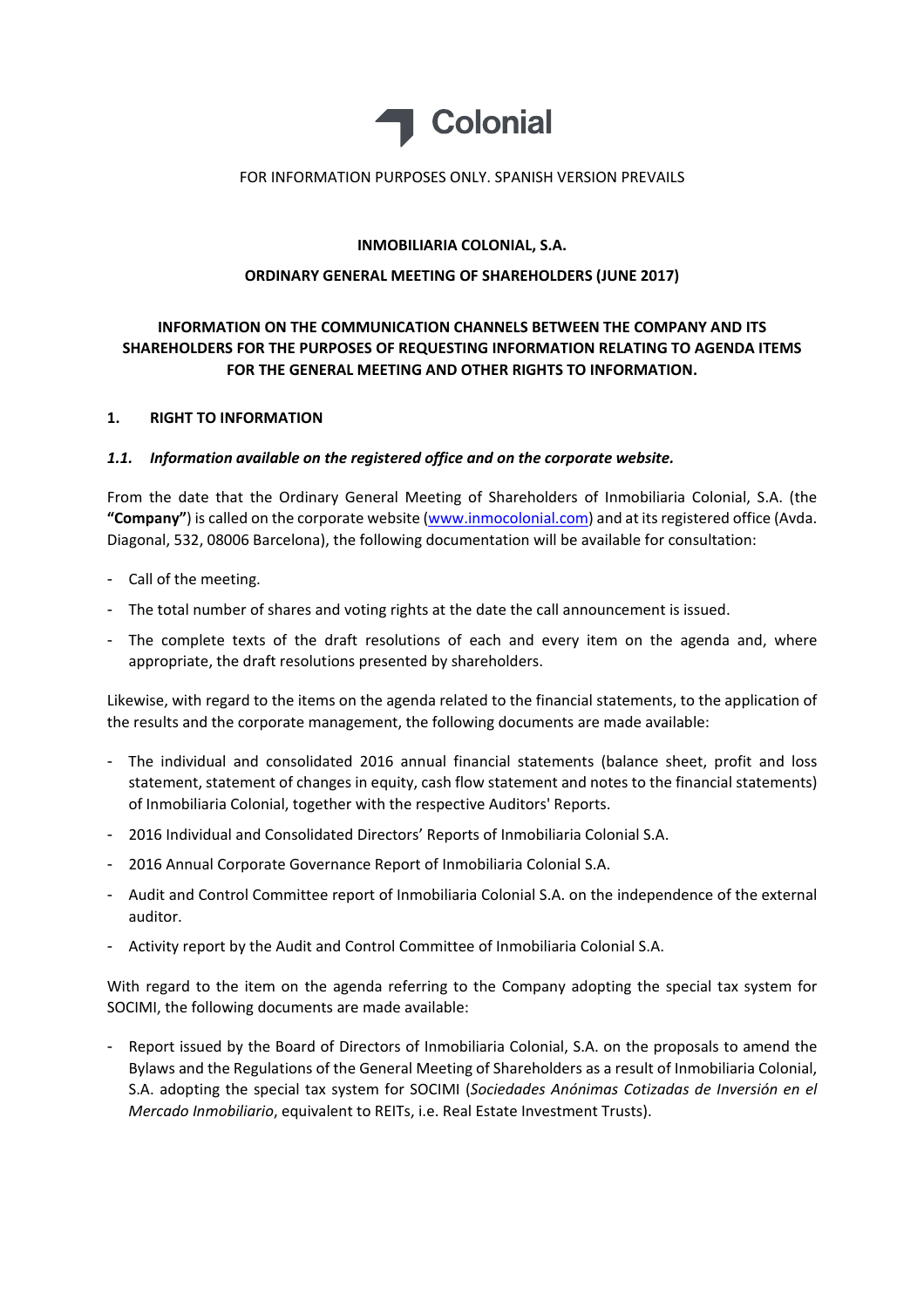

- Consolidated text of the Bylaws of Inmobiliaria Colonial S.A.
- Consolidated text of the Regulations of the General Meeting of Shareholders of Inmobiliaria Colonial S.A.

With regard to the items on the agenda referring to authorizations given to the Board of Directors, the following documents are made available:

- Report issued by the Board of Directors of Inmobiliaria Colonial, S.A. on the motion proposed to delegate to the Board the power to increase the share capital by virtue of article 297.1.b) of the Consolidated Text of the Spanish Limited Liability Companies Law.

In relation to the items on the agenda regarding the appointment and remuneration of Directors, the following documents are made available:

- Annual Report on Remuneration for Directors of Inmobiliaria Colonial S.A. for 2016.
- Activity report by the Appointments and Remuneration Committee of Inmobiliaria Colonial S.A.

With regard to the informative item on the agenda, the following documents are made available:

- Report issued by the Board of Directors of Inmobiliaria Colonial, S.A. with regard to the amendments to several articles in the Regulations of the Board of Directors.

With regard to the share capital increase excluding pre‐emptive rights carried out by the Board of Directors on May 2017 upon being authorized at the General Meeting of Shareholders held on 28 June 2016, the following documents are made available:

- Report issued by the Board of Directors of Inmobiliaria Colonial, S.A. on the increase in share capital with monetary contributions, excluding pre-emptive rights and the projection of an incomplete subscription, by virtue of the authorization granted by the General Meeting of Shareholders held on 28 June 2016.
- Independent expert report issued by KPMG Auditores, S.L. on the share capital increase with monetary contributions, excluding pre‐emptive rights and the projection of an incomplete subscription, by virtue of the authorization granted by the General Meeting of Shareholders held on 28 June 2016.

Likewise, and in general:

- Information on the communication channels between the Company and the shareholders.
- Attendance, proxy voting and remote voting card.
- Methods and procedures for appointing a proxy at the General Meeting and for remote voting.
- Operating rules for the Online Shareholders Forum.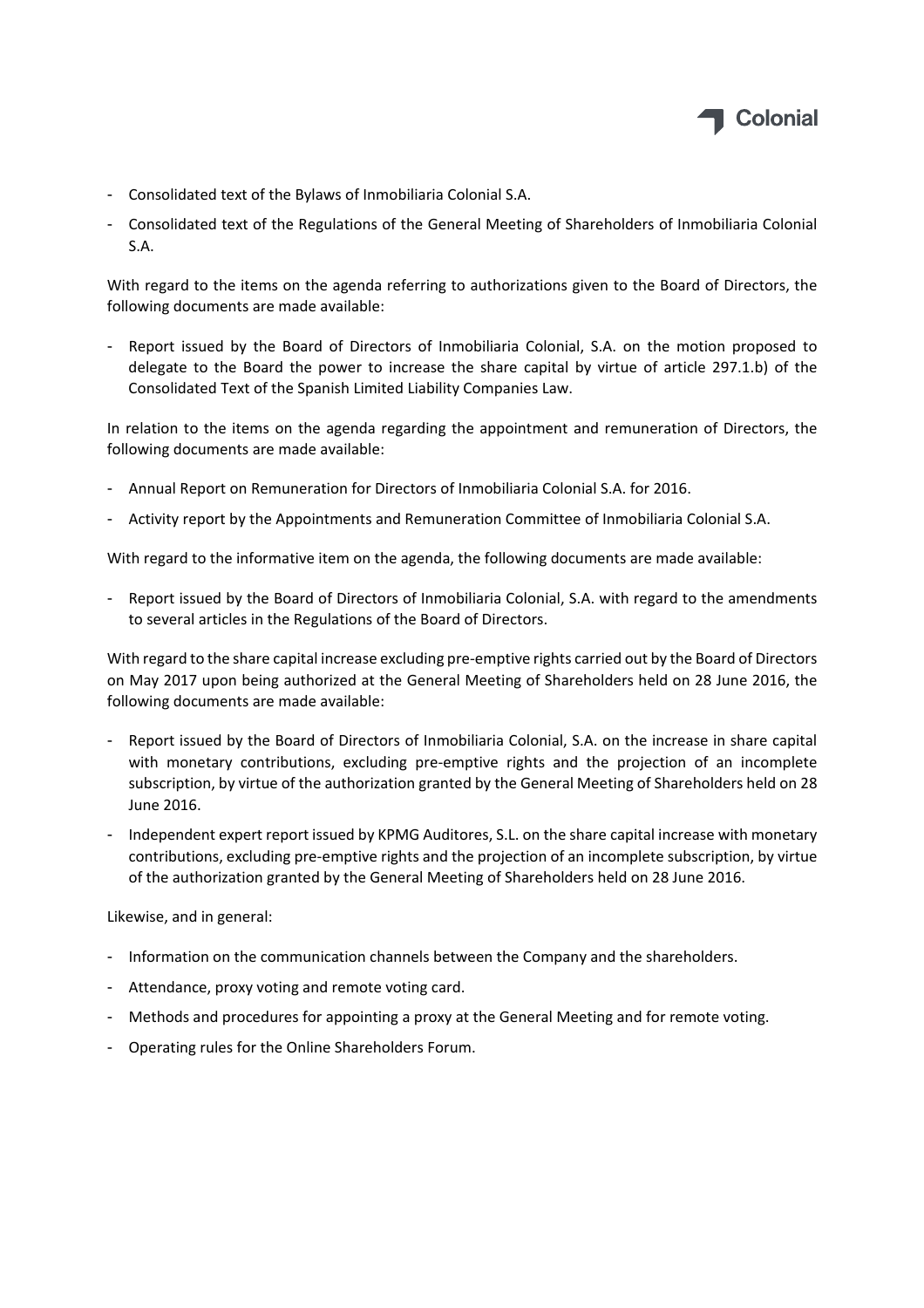

## *1.2. Right to information before the General Meeting*

Upon calling the meeting, and up to five days before the date set for the General Meeting, the Company's shareholders will be entitled to request such information or clarifications as they deem necessary in connection with the items on the agenda or to submit any questions they consider appropriate in writing. Shareholders may also request in writing within the same time frame, any clarifications they consider necessary in relation to any public information that the Company may have disclosed to the Spanish National Securities Market Commission (CNMV) since the date of the immediately preceding General Meeting, or regarding the auditor's report.

The Company shall be required to provide the information requested, except in such cases where (i) the information may be unnecessary to safeguard the shareholder's rights; (ii) there are objective reasons to believe that the information could be used for purposes that are not related to the Company; and/or (iii) disclosing such information may damage the Company or related companies.

Notwithstanding the above, a request for information cannot be refused when it issupported by a number of shareholders of the Company who make up at least 25% of the Company's share capital. The shareholder shall be liable for any damages caused by abusive or damaging use of the requested information.

Valid requests for information, clarifications or questions made in writing and the written replies thereto, will be included on the Company's website (www.inmocolonial.com). However, when, prior to raising a specific question, the requested information is clearly, expressly and directly available to all shareholders on the Company's website (www.inmocolonial.com) in a question-answer format, the Company may limit their reply to the information provided on the Company's website.

All requests for documentation and/or information must include the personal details of the person which submitted the same and, in particular, the name and surname(s) or corporate name of the shareholder and the number of shares that they hold; and such requests must be submitted by one of the following methods:

- By post to the registered office: Avda. Diagonal, 532, 08006 Barcelona.
- Email address: accionistas@inmocolonial.com.

#### *1.3. Right to information during the General Meeting*

During the General Meeting, shareholders of the Company may verbally request any information or clarifications they consider necessary in relation to the items included on the agenda, or any clarifications they deem necessary in relation to any public information that the Company may have disclosed to the Spanish National Securities Market Commission (CNMV) since the date of the immediately preceding General Meeting, or regarding the auditor's report.

The requests for information or clarifications that, in relation to the items referred to in the previous paragraph, shareholders make to the Chairman during the General Meeting, or in writing from the fifth day before the General Meeting is held, will also be answered verbally during the General Meeting by any of the directors present, at the behest of the Chairman. If it was not possible to comply with the rights of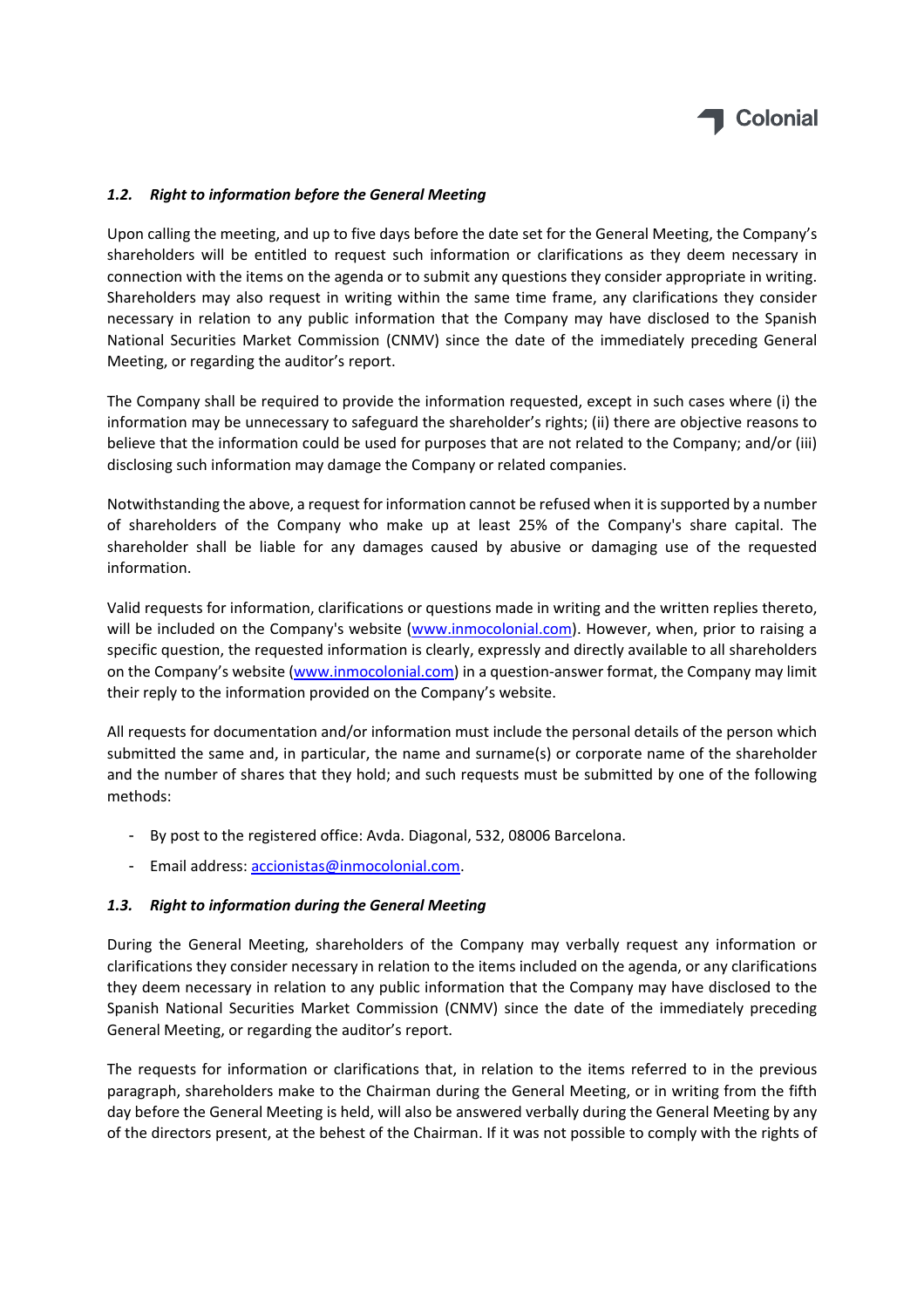

the shareholder in this moment, the information required shall be provided in writing within the 7 days following the date on which the General Meeting is completed.

The Company shall be required to provide the information requested, except in such cases where (i) the information may be unnecessary to safeguard the shareholder's rights; (ii) there are objective reasons to believe that the information could be used for purposes that are not related to the Company; and/or (iii) disclosing such information may damage the Company or related companies. Violation of the right to information during a General Meeting shall not be considered grounds to contest the General Meeting.

Notwithstanding the above, a request for information cannot be refused when it issupported by a number of shareholders of the Company who make up at least 25% of the Company's share capital. The shareholder shall be liable for any damages caused by abusive or damaging use of the requested information.

Valid requests for information, clarifications or questions made in writing and the written replies thereto, will be included on the Company's website (www.inmocolonial.com). However, when, prior to raising a specific question, the requested information is clearly, expressly and directly available to all shareholders on the Company's website (www.inmocolonial.com) in a question‐answer format, the Company may limit their reply to the information provided on the Company's website.

Shareholders who wish to speak at the General Meeting will be called at the time and in the order determined by the Bureau of such Meeting.

In order to speak at the meeting, shareholders or their representatives shall identify themselves before the Notary Public, or, where appropriate, before the Bureau of the General Meeting, providing their relevant attendance card or certificate, their identity documentation and indicating the number of shares they hold, or, where appropriate, represent. Should the shareholders or representatives who speak and wish to have their comments recorded in writing in the minutes of the General Meeting of Shareholders, they should present their contribution in writing, at the time, to the Notary Public or Bureau of the General Meeting of Shareholders, so they may be compared when they speak.

## **2. THE RIGHT TO ADD TO THE AGENDA OR TO PRESENT NEW PROPOSED RESOLUTIONS**

Shareholders of the company representing at least 3% of the share capital may request the publication of a supplement to the call to the Ordinary General Meeting of Shareholders that includes one or more items on the agenda, provided the new items are accompanied by a justification or, where applicable, a justified draft resolution. In order to exercise such right, the shareholder shall serve a valid notice to the Company at the registered office in Avda. Diagonal, 532, Barcelona, within 5 days after the date of the notice of the meeting. The addendum to the call notice must be published at least 15 days prior to the scheduled date of the General Meeting.

Likewise, shareholders representing at least 3% of the Company's share capital may, within the same time frame and in the same form as indicated in the paragraph above, present well‐grounded proposals on items that are already on the agenda or that should be included in the convened General Meeting agenda. Upon receiving them, the Company will ensure that these proposals and any documentation attached